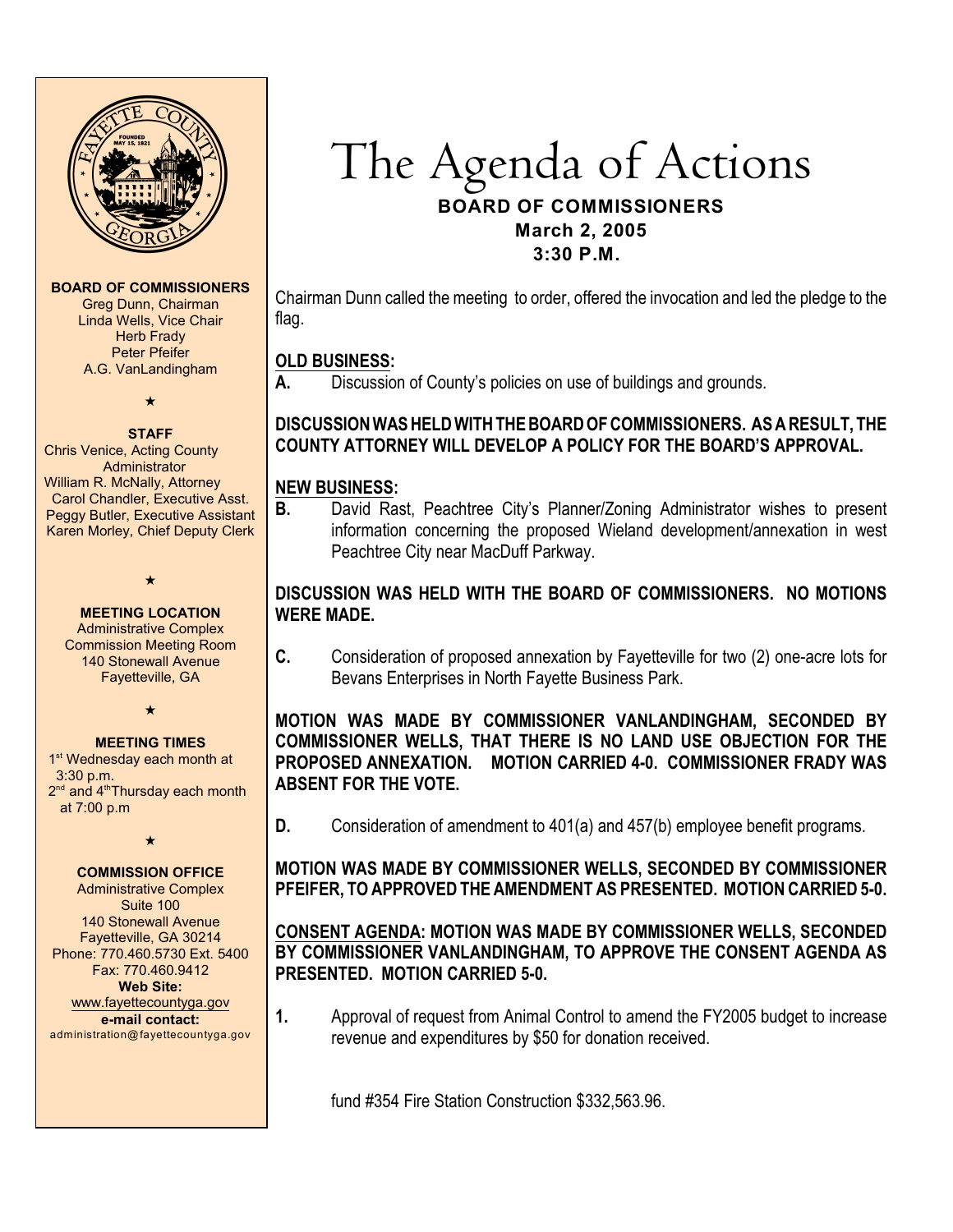#### **March 2, 2005 Agenda of Actions Page 2**

- **2.** Approval of request to transfer into the Fire Fund the balance from closed CIP fund #354 Fire Station Construction \$332,563.96.
- **3.** Approval of Water Committee recommendation to install 800 feet of pipe between Holly Grove subdivision and Wilshire subdivision to improve water service.
- **4.** Ratification of required Department of Transportation right-of-way documents for the paving of Quarters and Snead Roads.
- **5.** Approval for Mallett Consulting, Inc. to provide project management and construction inspection services for the proposed senior center facility.
- **6.** Approval to allow the Georgia Chapter of the Embroiderer's Guild of America to hold a class in the Library Meeting Room on May 7 from 9 am until 4 pm.
- **7.** Approval of request to amend the FY2005 budget for change order of \$1,000 increase in cost. This project was delayed due to failure of septic system.
- **8.** Approval of minutes for Board of Commissioners meeting held on February 10, 2005.

## **PUBLIC COMMENT:**

Members of the public are allowed up to five minutes each to address the Board on issues of concern other than those items which are on this evening's agenda.

## **THERE WAS NO PUBLIC COMMENT**

#### **STAFF REPORTS:**

**Mark Pullium:** Mr. Pullium presented banking resolutions and signature cards for authorization of the Acting County Administrator's signature.

#### **MOTION WAS MADE BY COMMISSIONER WELLS, SECONDED BY COMMISSIONER DUNN, AUTHORIZING ACTING COUNTY ADMINISTRATOR AS SIGNATORY ON FIVE COUNTY BANK ACCOUNTS. MOTION CARRIED 5-0.**

**Jack Krakeel:** Chief Krakeel introduced the new Chief Marshall Ed Collins.

**Carol Chandler:** Asked for approval to install recording equipment into the Commissioners' Conference Room.

## **MOTION WAS MADE BY COMMISSIONER FRADY, SECONDED BY COMMISSIONER WELLS , TO INSTALL RECORDING EQUIPMENT IN THE COMMISSIONERS' CONFERENCE ROOM. MOTION CARRIED 5-0.**

**Attorney McNally:** County Attorney Bill McNally asked for an Executive Session to discuss two legal items.

**Commissioner VanLandingham:** Commissioner VanLandingham asked for an Executive Session to discuss